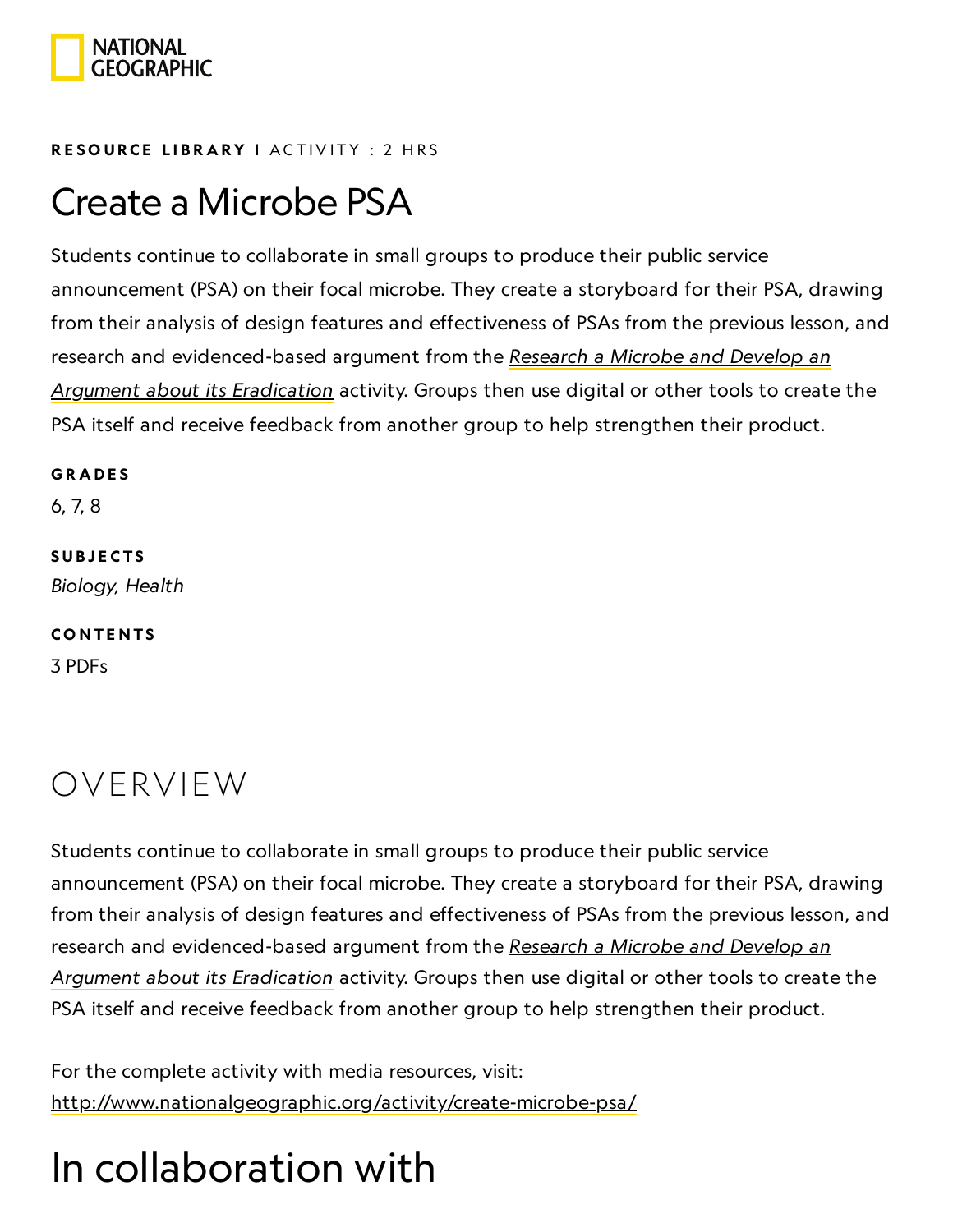

## DIRECTIONS

This activity is a part of the [Misunderstood](https://www.nationalgeographic.org/unit/misunderstood-microbes/) Microbes unit.

#### 1. Project groups determine the key design features for their PSA.

- Review the design features in Misunderstood Microbes: PSA Rubric so students can ensure that their PSA will meet the project and assessment goals.
- Direct students to revisit the design squares on the PSA Design Analyzer from the Microbes in and on Humans lesson, on which they recorded notes about the design elements of the sample PSAs.
- In their project groups, students should discuss their ideas about the key design features of the sample PSAs. Prompt groups to record the elements that they agree should be part of their PSA in the blank design square on Part C of the Misunderstood Microbes PSA Project Builder.
- As groups discuss, circulate to help them come to a consensus. Emphasize that the notes that go in the square should relate to the design of the PSA, rather than the content (which will be addressed in Step 2).

#### 2. Project groups determine which information to include in their PSA.

- After groups decide on the design elements for their PSA, they should use the Storyboard Template in Part C of their project builder to compile the key information, timing, text/audio, and visuals for each section of their PSA.
- Review each group's storyboard before they move on to the creation of their PSA.

#### 3. Project groups collaborate to create their PSA.

- Encourage group members to take on different roles as they create their PSA. Roles can include fact checker, actor/narrator, video producer, animator/illustrator.
- Given the limited time that students have to create their PSA, emphasize execution over perfection. Ensure that they address each part of the storyboard to create a narrative arc that fits the PSA genre.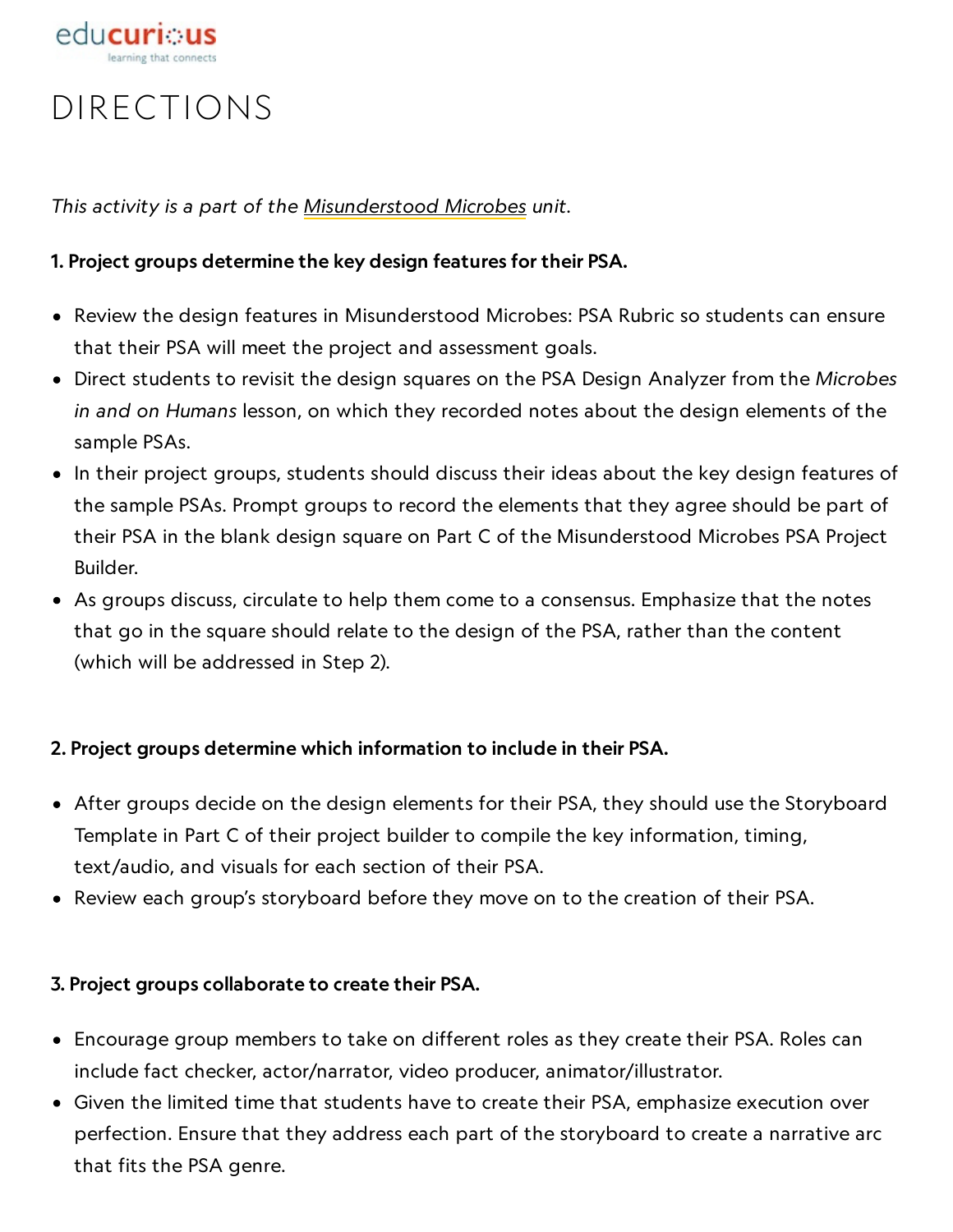• Introduce and provide access to the options available to students for creating their PSA, including but not limited to: online animation tools, short live action films, a visual poster, or collaborative presentation.

### 4. Focus group feedback and finalize PSAs.

- Provide time for groups to share their PSA with a "focus group" who can provide feedback on the clarity of their message.
- The PSA Rubric can be used to evaluate the PSA at this time.
- Give groups time to edit, revise, or polish their PSA.

## Informal Assessment

Part C of the Misunderstood Microbes Project Builder can be used to assess group progress on PSA creation, as well as their understanding of their microbe. Consider providing students with a collaboration rubric (such as this [one](http://my.pblworks.org/resource/document/6_12_collaboration_rubric_ccss_aligned) from the Buck Institute for Education), to assess themselves and/or peers on their collaboration skills.

## OBJECTIVES

# Subjects & Disciplines

### Biology

• Health

## Learning Objectives

#### Students will:

Collaborate to create a PSA about their group's microbe and the importance of its eradication.

## Teaching Approach

• Project-based learning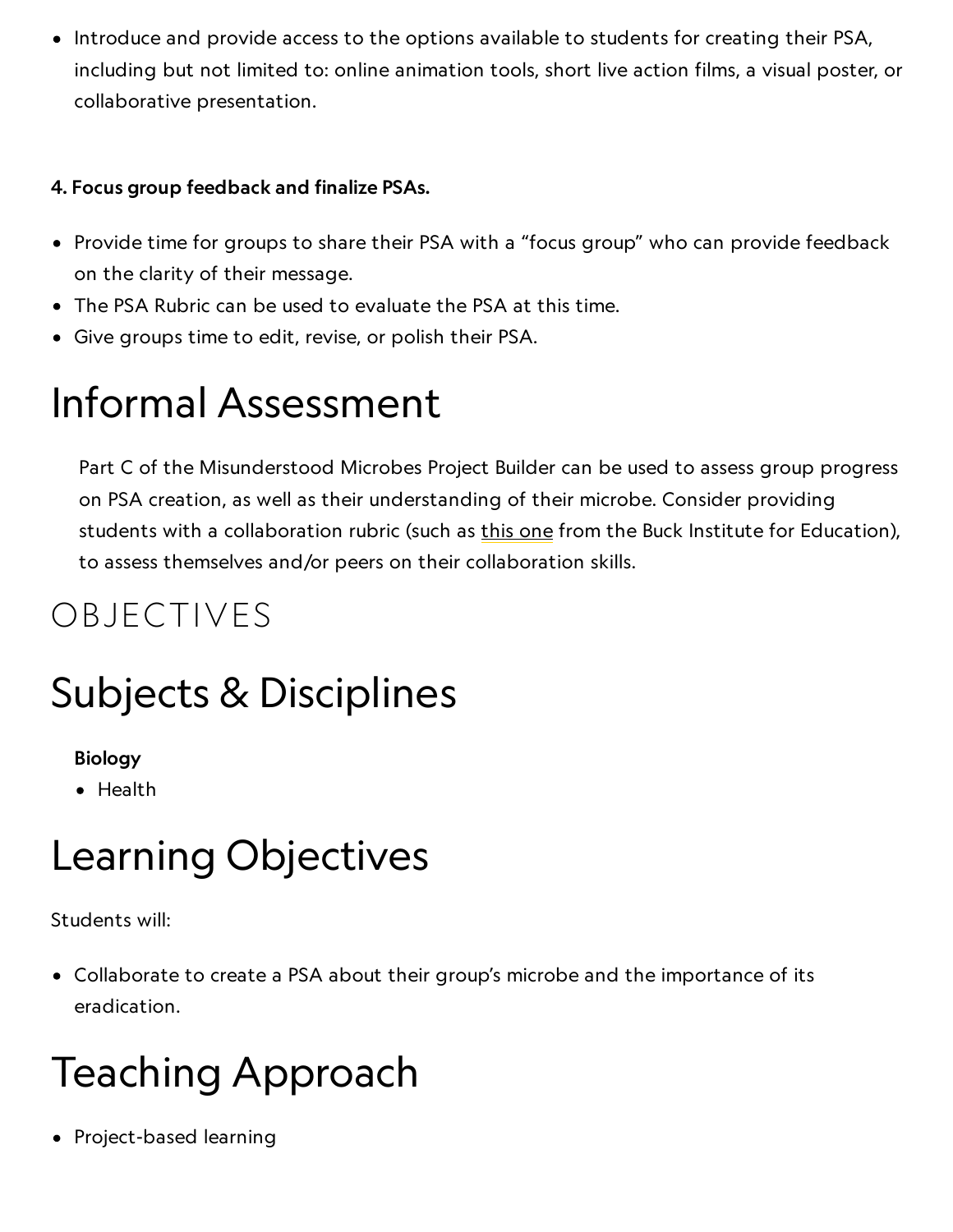# Teaching Methods **Teaching Methods**

- Cooperative learning
- Discussions
- Writing

# Skills Summary

This activity targets the following skills:

- 21st Century Student Outcomes
	- Information, Media, and Technology Skills
		- [Information](http://www.p21.org/index.php?option=com_content&task=view&id=264&Itemid=120) Literacy
		- Media [Literacy](http://www.p21.org/index.php?option=com_content&task=view&id=349&Itemid=120)
	- Life and Career Skills
		- Leadership and [Responsibility](http://www.p21.org/index.php?option=com_content&task=view&id=266&Itemid=120)
		- Productivity and [Accountability](http://www.p21.org/index.php?option=com_content&task=view&id=266&Itemid=120)
- Science and Engineering Practices
	- Engaging in argument from evidence
	- Obtaining, evaluating, and communicating information

# National Standards, Principles, and Practices

## COMMON CORE STATE STANDARDS FOR ENGLISH LANGUAGE ARTS & L ITERACY

### • [CCSS.ELA-LITERACY.SL.7.5](http://www.corestandards.org/ELA-Literacy/SL/7/5/):

Include multimedia components and visual displays in presentations to clarify claims and findings and emphasize salient points.

- Writing Standards for Literacy in [History/Social](http://www.corestandards.org/ELA-Literacy/WHST/6-8/) Studies, Science, and Technical Subjects 6-12: Production and Distribution of Writing, WHST.6-8.4.
- Writing Standards for Literacy in [History/Social](http://www.corestandards.org/ELA-Literacy/WHST/6-8/) Studies, Science, and Technical Subjects 6-12: Production and Distribution of Writing, WHST.6-8.5.
- Writing Standards for Literacy in [History/Social](http://www.corestandards.org/ELA-Literacy/WHST/6-8/) Studies, Science, and Technical Subjects 6-12: Production and Distribution of Writing, WHST.6-8.6.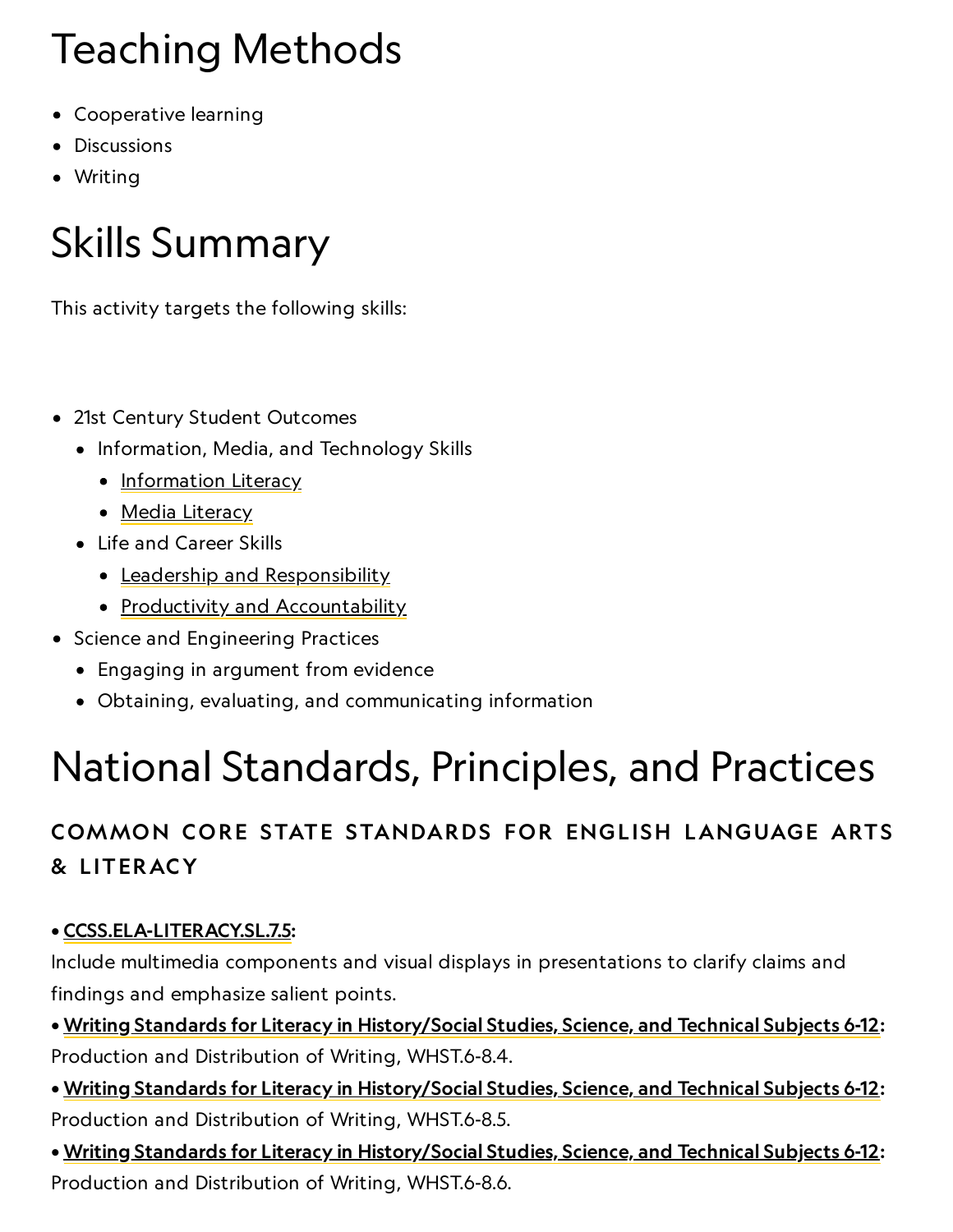## NEXT GENERATION SCIENCE STANDARDS

### • [Crosscutting](http://www.nap.edu/openbook.php?record_id=13165&page=91) Concept 4:

Systems and system models

### • [Crosscutting](https://www.nationalgeographic.org/activity/create-microbe-psa/print/None) Concepts: Cause and Effect:

#### • LS1.A: [Structure](https://ngss.sdcoe.net/Dimensions-of-the-NGSS/Disciplinary-Core-Ideas/DCI-Life-Sciences/LS1A-Structure-and-Function) and Function:

In multicellular organisms, the body is a system of multiple interacting subsystems. These subsystems are groups of cells that work together to form tissues and organs that are specialized for particular body functions.

#### • MS. From Molecules to [Organisms:](https://www.nextgenscience.org/dci-arrangement/ms-ls1-molecules-organisms-structures-and-processes) Structures and Processes:

MS-LS1-3. Use argument supported by evidence for how the body is a system of interacting subsystems composed of groups of cells.

#### • Science and [Engineering](http://www.nap.edu/openbook.php?record_id=13165&page=74) Practice 8:

Obtaining, evaluating, and communicating information

### Preparation

### What You'll Need

## **MATERIALS YOU PROVIDE**

Printed handouts or digital access to student handouts

### REQUIRED TECHNOLOGY

- Internet Access: Required
- Tech Setup: 1 computer per classroom, 1 computer per pair, Monitor/screen, Printer, Projector

### PHYSICAL SPACE

Classroom

### **SETUP**

Depending on the options available to students for creating their PSA (including, but not limited to: online animation tools used in the example PSAs shown throughout the Microbes in and On Humans lesson, short live action films, a visual poster, or [collaborative](https://www.nationalgeographic.org/lesson/microbes-in-on-humans/) presentation), have the appropriate tools available.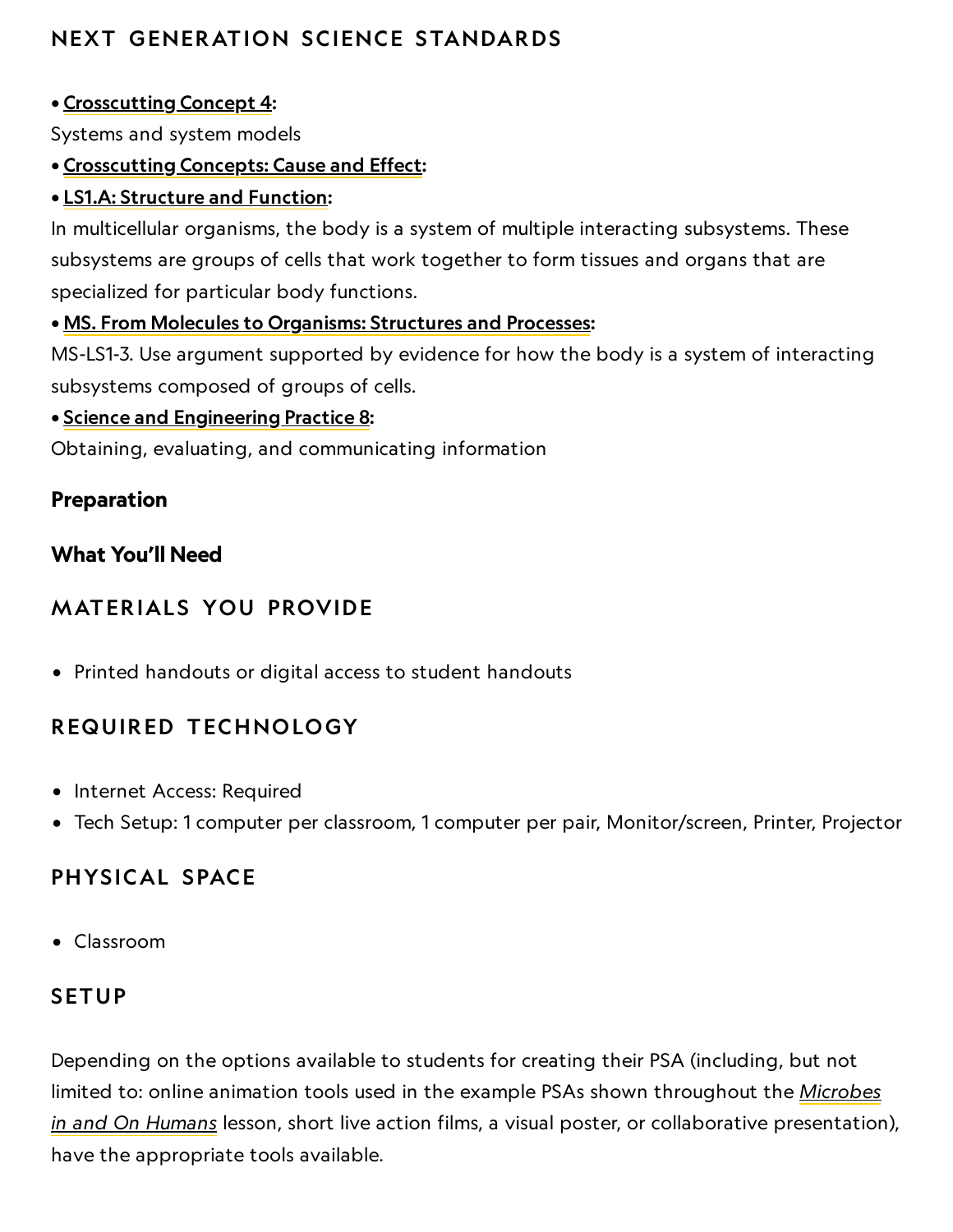## 11/4/2019 CROUPING CROUPING

- Small-group learning
- Small-group work

## BACKGROUND & VOCABULARY

## Background Information

Microbes are organisms that are too small to be seen by the human eye and include bacteria, archaea, protists, viruses, and fungi. Although some microbes cause disease, they are also crucial to the functioning of human bodies through processes such as digestion and aiding the immune system. The microbes found on a person's body are collectively known as a person's microbiome, especially those found in body organs and systems such as their skin, hair, and digestive system.

Most of microbes' interactions with humans are neutral or beneficial. However, they also can make us sick by acting as infectious agents. Microbes can cause disease through a variety of body organs and systems, which has cascading effects throughout the whole system and human body. Depending on the nature of their impacts on humans, the importance of eradicating particular microbes may vary.

Public service announcements (PSAs) are a way to communicate important information (often about a social issue or health concern) to a broad audience. A successful PSA is short, engaging, and contains a persuasive message for the viewer to act on in their everyday lives.

# Prior Knowledge

["Relationship between structure and function","Human body organization as complex system","Systems thinking","Cause and effect"]

## Recommended Prior Activities

- [Deep](https://www.nationalgeographic.org/activity/deep-dive-cell/) Dive into the Cell
- Harmful [Microbes](https://www.nationalgeographic.org/activity/harmful-microbes/)